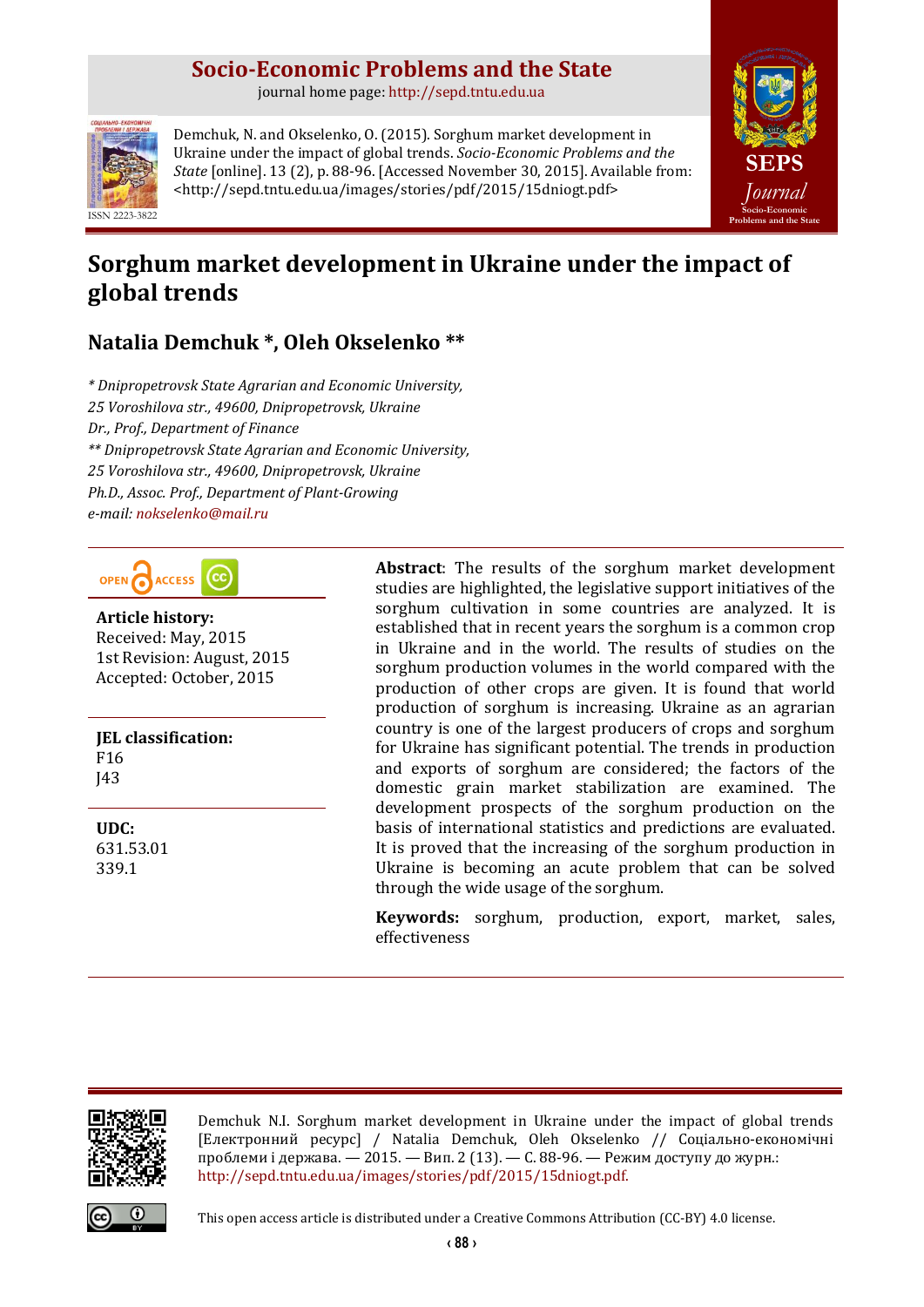### **1. Introduction. Statement of the problem**

Market of agricultural products is very diverse. At the market the plant growing production and the animal husbandry production are presented as the main products and the sideline products. Key and important sense belongs to crop production in the market, without these products the animal production is impossible. Analyzing the world market of the crop products, it can be confidently asserted that the sorghum production is promising in the near future. Ukraine has a great perspective to occupy an important place in the world market for the production and export of sorghum.

### **2. Analysis of recent research and publications**

The efficiency of the crops growing in general and the sorghum growing in particular is studied by such scientists: Arkhipenko F.M., Slusar S.M., Dremlyuk G.K., Maslak O., Pshenichniy O. [2, 3, 5, 6, 8]. The use of alternative energy resources and market development of biofuels using the sorghum crops are considered in the works of leading scientists Boyko P., Dolishniy M., Dorhuntsov S., Zhovnir M., Mkhitaryan N., Panasyuk B., Poburko Ya. etc.

#### **3. Unsolved aspects of the problem**

The systematic measures to improve the economic efficiency of agriculture are important for the sustainable development of the domestic agricultural sector and to solve many current problems; to increase the crop production and to grow sorghum in particular. The research urgency of this culture is evident. The successful resolution of these issues will help to improve the socio-economic situation in Ukraine, to increase the production yields, to make the competitive position of agricultural products at domestic and global markets better.

## **4. Task formulation**

The purpose of the article is to analyse the sorghum market of Ukraine under the influence of global trends and to identify the sorghum export potential.

## **5. Main material exposition**

The sorghum growing is gaining more and more popularity in the world and in Ukraine in particular. Due to drought and salinity resistance of this culture, it is grown in all parts of the world. Previously this culture was a source of green mass necessary to the needs of livestock; now it is interested by the grain producers. The positive trend of the sorghum cultivation is observed in the world. In conditions of drought the grain sorghum significantly exceeds by the yield and the yield of feed units on 1 hectare traditional barley, corn and peas.

According to the data [10] holding "Agro-Soyuz" grows sorghum about 5 years and now this culture occupies about 25% in the crop rotation structure of enterprise. Traditional crops - such as wheat, soybeans, barley in connection with the climate change often do not give the desired results. Therefore, we must pay attention to the culture that does not just support the business and provide an opportunity to develop. In particular, this culture is sorghum. Thus, the sorghum growing is no longer an alternative but a tradition. Sorghum is the only crop that flows into suspended animation when the air temperature is above 35 degrees. And up to 40 days in this state sorghum can expect rains to continue the growing season. So, what to do in the dry year? To grow sorghum. Sorghum is very unpretentious culture. If this place is not grown sorghum, you consider, nothing will grow there. Production of sorghum is more profitable than processing of sunflower and rapeseed. In Ukraine and Russia sorghum is more resistant to disease than in the USA. But there is one big problem of sorghum – the postharvest humidity. This is a worldwide problem because post-harvest grain drying of sorghum reduced to 60% of profits. Sorghum is very hygroscopic and after the harvesting by traditional harvester the humidity of grain and humidity of panicle will summarize. Equipment is capable to solve this problem. Ukrainian farmers are increasingly planning to include sorghum in rotation.

Sorghum growing is also supported by the legislation in the countries around the world.

In particular the U.S. Department of Agriculture (USDA)'s Agricultural Marketing Service (AMS) announced that sorghum producers and importers voting in a national referendum have approved the continuation of the Sorghum Promotion, Research, and Information Order, commonly known as the Sorghum Checkoff Program. The referendum took place from March 23, 2015, through April 21, 2015. Of the 1,202 valid ballots cast, 1,160 or 96.5 percent favoured the program and 42 or 3.5 percent opposed continuing the program. For the program to continue, it must have been approved by at least a majority of those eligible persons voting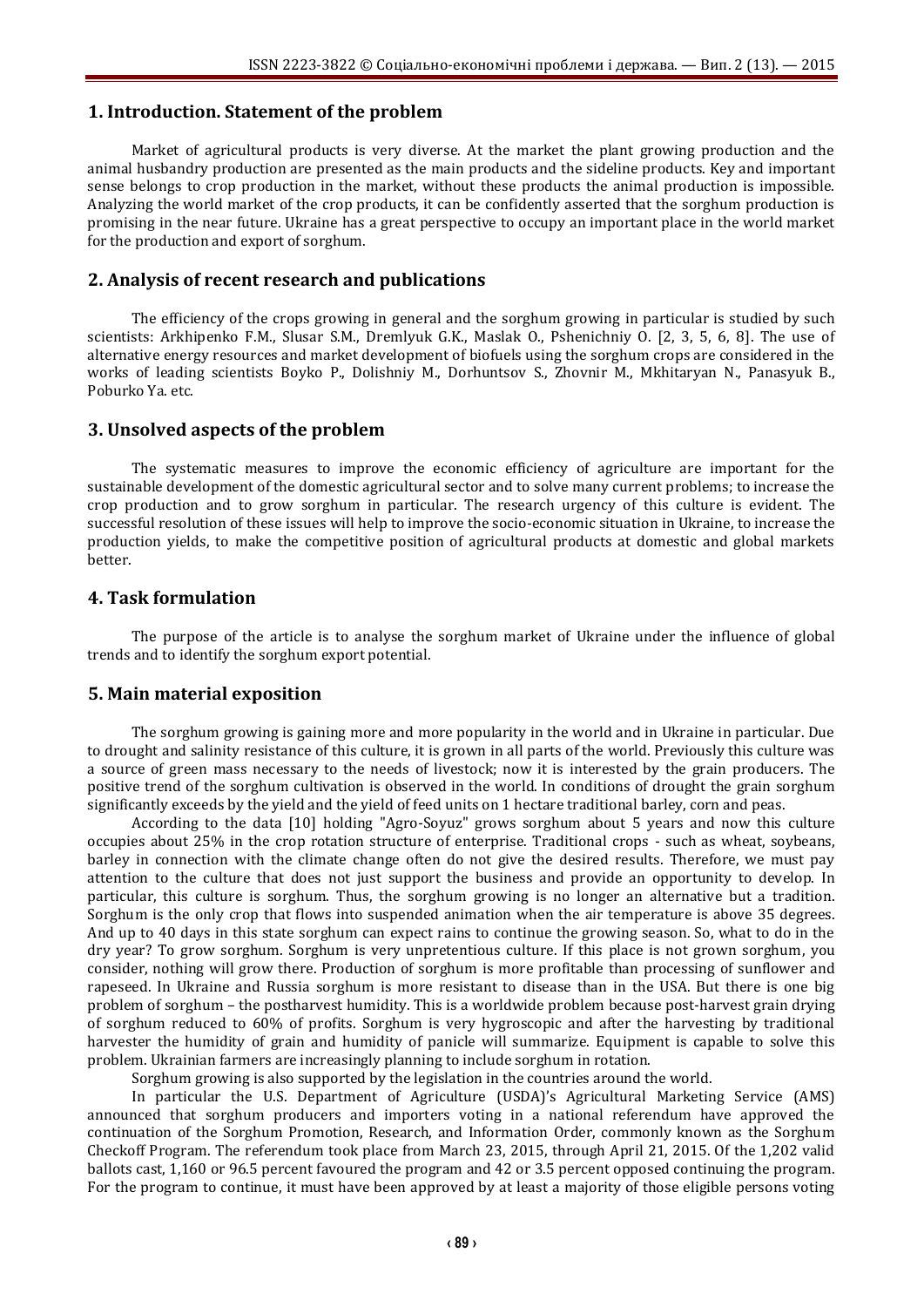for approval who were engaged in the production and sale of sorghum during the period January 1, 2011, through December 31, 2014.

The goal of the program is to strengthen the position of and to develop and expand the markets for sorghum and sorghum products. The United Sorghum Checkoff Board administers the program and comprises 13 sorghum producers, which includes representatives from the three largest sorghum producing states and four at large members [11].

Majilis deputies propose to encourage the cultivation of sorghum in Kazakhstan. It is proposed to encourage the sorghum cultivation for the fodder supplies of livestock sector. As one of the most pressing problems of the livestock sector development is to ensure all groups of farm animals with forage. High-quality forage should be generated through the internal resources of farm enterprises and it should include the cheapest sources of nutrients. Production increase of quality forage may be due to the drought-resistant crops with the high carbohydrates and energy content; that can provide the yield even in dry years. These species include sorghum crops. It is proposed to consider the possibility for the registration of grain sorghum as forage fodder crop and the appropriate backing from the state; to develop a program of the perspective forage production development of farm enterprises for the accelerated development of meat and dairy cattle-breeding, pigstry and poultry farming; to consider the possibility to organize the production of sorghum seeds (cereals, sugar) [4].

Ukraine plans to obtain European Union's certificates for the sorghum and corn seeds. Also, deregulation activities are conducted to improve the conditions for seed business in Ukraine. In particular, the procedure for the acquisition of rights to produce the seeds and planting stock by economic players is simplified. The foreign investments are important for Ukraine to expande the seed infrastructure [4].

Let's consider the production of sorghum in the world compared to the production of other crops (Table 1). The global production of sorghum is less than wheat, rice, corn and barley. US Department of Agriculture (USDA) estimates that grain production in the 2015-2016 marketing year will be 65.37 million tons. The volume of sorghum trade is quite variable and to a large extent it depends on the growing demand of China, which starts to set the vector of development on the world sorghum market [11].

|                         |                                                    | Table 1. World production of major crops in the 2015/16 marketing year, mln metric tons |                                 |                         |                                             |                         |                                        |                       |                                        |
|-------------------------|----------------------------------------------------|-----------------------------------------------------------------------------------------|---------------------------------|-------------------------|---------------------------------------------|-------------------------|----------------------------------------|-----------------------|----------------------------------------|
| Country                 | World<br><b>Barley</b><br>Productio<br>$\mathbf n$ | Country                                                                                 | World<br>Corn<br>Producti<br>on | Country                 | World<br>Coarse<br>Grains<br>Producti<br>on | Country                 | World<br><b>Rice</b><br>Producti<br>on | Country               | World<br>Sorghu<br>m<br>Product<br>ion |
| Algeria                 | 1,500                                              | Argentina                                                                               | 25,000                          | Argentina               | 33,745                                      | <b>Banglades</b><br>h   | 35                                     | Argentin<br>a         | 4,500                                  |
| Argentina               | 3,700                                              | <b>Brazil</b>                                                                           | 75,000                          | Australia               | 12,275                                      | <b>Brazil</b>           | 8,3                                    | Australia             | 2,100                                  |
| Australia               | 8,600                                              | Canada                                                                                  | 12,300                          | <b>Brazil</b>           | 77,583                                      | <b>Burma</b>            | 12,8                                   | <b>Brazil</b>         | 2,000                                  |
| <b>Belarus</b>          | 2,000                                              | China                                                                                   | 228,000                         | Canada                  | 23,85                                       | Cambodia                | 4,9                                    | <b>Burkina</b>        | 1,900                                  |
| Canada                  | 7,700                                              | Ethiopia                                                                                | 7,000                           | China                   | 234,5                                       | China                   | 146                                    | Cameroo<br>n          | 1,150                                  |
| China                   | 1,500                                              | European<br>Union                                                                       | 68,340                          | Ethiopia                | 13,79                                       | Egypt                   | 4,6                                    | Chad                  | 0,900                                  |
| Ethiopia                | 2,040                                              | India                                                                                   | 23,500                          | European<br>Union       | 159,82                                      | India                   | 104                                    | China                 | 2,600                                  |
| European<br>Union       | 58,680                                             | Indonesia                                                                               | 9,600                           | India                   | 41,35                                       | Indonesia               | 36,65                                  | Ethiopia              | 4,000                                  |
| India                   | 1,850                                              | Mexico                                                                                  | 23,500                          | Indonesia               | 9,6                                         | Japan                   | 7,9                                    | India                 | 5,500                                  |
| Iran                    | 3,300                                              | Nigeria                                                                                 | 7,000                           | Mexico                  | 31,975                                      | Korea,<br>South         | 4,1                                    | Mali                  | 1,300                                  |
| Kazakhst<br>an          | 2,600                                              | Philippines                                                                             | 8,500                           | Nigeria                 | 17,95                                       | Nepal                   | 3,1                                    | Mexico                | 7,800                                  |
| Morocco                 | 3,200                                              | Russia                                                                                  | 12,000                          | Russia                  | 37,3                                        | Pakistan                | 6,9                                    | Niger                 | 1,100                                  |
| Russia                  | 16,500                                             | Serbia                                                                                  | 7,000                           | South<br>Africa         | 14,068                                      | Philippine<br>s         | 12,4                                   | Nigeria               | 6,150                                  |
| Turkey                  | 7,000                                              | South Africa                                                                            | 13,500                          | Turkey                  | 13,475                                      | Thailand                | 19,8                                   | Sudan                 | 5,500                                  |
| Ukraine                 | 6,200                                              | Ukraine                                                                                 | 26,000                          | Ukraine                 | 33,325                                      | Vietnam                 | 28,2                                   | Tanzania              | 0,840                                  |
| Others                  | 9,001                                              | Others                                                                                  | 97,371                          | Others                  | 159,894                                     | Others                  | 40,5                                   | Others                | 6,984                                  |
| United<br><b>States</b> | 4,311                                              | <b>United States</b>                                                                    | 346,218                         | United<br><b>States</b> | 362,81                                      | United<br><b>States</b> | 6,954                                  | United<br>States      | 11,050                                 |
| World<br><b>Total</b>   | 139,682                                            | <b>World Total</b>                                                                      | 989,829                         | World<br><b>Total</b>   | 1,277,31<br>$\pmb{0}$                       | World<br><b>Total</b>   | 482,104                                | World<br><b>Total</b> | 65,374                                 |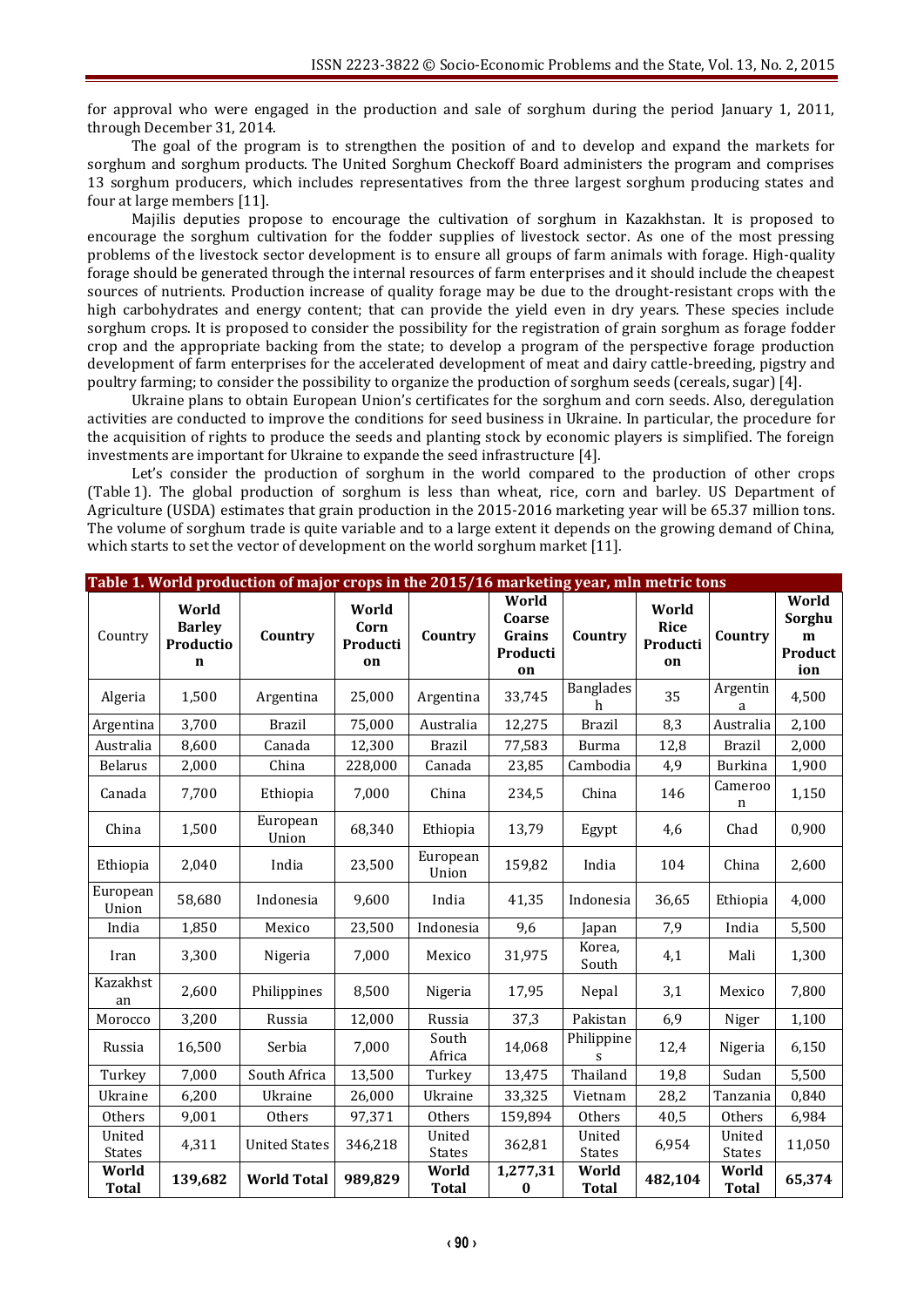Main sorghum production is concentrated in the USA and Nigeria, their part is a quarter of the world crop. The leading producers of sorghum are also Mexico (7.3 mln. tons), India (4.5 mln. tons), Argentina (3.8 mln. tons), Sudan (6.3 mln. tons) Sorghum production growth due to the demand increasing for food and energy resources (Table 2).

| Table 2. Dynamics of world sorghum production, mln. metric tons |         |         |         |                |                |           |  |  |
|-----------------------------------------------------------------|---------|---------|---------|----------------|----------------|-----------|--|--|
| Country                                                         | 2011/12 | 2012/13 | 2013/14 | 2014/15        | 2015/16        | Change, % |  |  |
| Argentina                                                       | 4,2     | 4,7     | 4,4     | 3,8            | 4,5            | 107,14    |  |  |
| <b>Australia</b>                                                | 2,239   | 2,23    | 1,107   | $\overline{2}$ | 2,1            | 93,79     |  |  |
| <b>Brazil</b>                                                   | 2,222   | 2,102   | 1,89    | $\overline{2}$ | $\overline{2}$ | 90,01     |  |  |
| <b>Burkina</b>                                                  | 1,5     | 1,924   | 1,88    | 1,836          | 1,9            | 126,67    |  |  |
| <b>Cameroon</b>                                                 | 1,15    | 1,1     | 1,15    | 1,15           | 1,15           | 100,00    |  |  |
| Chad                                                            | 0,648   | 1,172   | 0,745   | 0,9            | 0,9            | 138,89    |  |  |
| China                                                           | 2,051   | 2,556   | 2,7     | 2,6            | 2,6            | 126,77    |  |  |
| <b>Ethiopia</b>                                                 | 3,951   | 3,604   | 4,114   | 4              | 4              | 101,24    |  |  |
| India                                                           | 6,03    | 5,3     | 5,54    | 4,79           | 5,5            | 91,21     |  |  |
| Mali                                                            | 1,191   | 1,212   | 0,82    | 1,3            | 1,3            | 109,15    |  |  |
| Mexico                                                          | 6,425   | 6,174   | 8,5     | 7,3            | 7,8            | 121,40    |  |  |
| <b>Niger</b>                                                    | 0,807   | 1,376   | 1,287   | 1              | 1,1            | 136,31    |  |  |
| <b>Nigeria</b>                                                  | 6,9     | 5,943   | 6,592   | 6,7            | 6,15           | 89,13     |  |  |
| <b>Sudan</b>                                                    | 4,605   | 4,524   | 2,249   | 6,281          | 5,5            | 119,44    |  |  |
| Tanzania                                                        | 0,807   | 0,839   | 0,832   | 0,84           | 0,84           | 104,09    |  |  |
| <b>Others</b>                                                   | 7,009   | 6,676   | 6,961   | 6,592          | 6,984          | 99,64     |  |  |
| <b>United States</b>                                            | 5,41    | 6,293   | 9,966   | 10,988         | 11,05          | 204,25    |  |  |
| <b>World Total</b>                                              | 57,145  | 57,725  | 60,733  | 64,077         | 65,374         | 114,40    |  |  |

Source: [11].

The world sorghum market will continue to grow at the new season of 2015/16 MY. Experts predict a further increase of the gross sorghum harvest. The growth of this indicator will be contributed with the expected expansion of harvesting areas for the culture; in spite of all this the main increase of areas is expected in the USA, Mexico, Argentina and Nigeria. However, the predicted decrease of the crop yield will not significantly increase the sorghum production in the USA, which is currently forecasted at 11.1 million tons.

Many key sorghum-producing countries will increase the total yield of sorghum crops in 2015/16 MY. Thus, the growth production is predicted in Mexico to 7.8 mln. tons, Argentina - to 4.5 mln. tons, India - to 5.5 mln. tons, Nigeria - to 6.15 million. tons and Australia - 2 1 mln. tons. In China the sorghum yield is expected at the level of last year (2.6 mln. tons). In turn, the reduction trend in gross sorghum harvest can be in Sudan for which this indicator is at 5.5 mln. tons.



**Figure 1. Structure of the World sorghum production in 2015/16 MY, %** Source: USDA, July 2015 [11]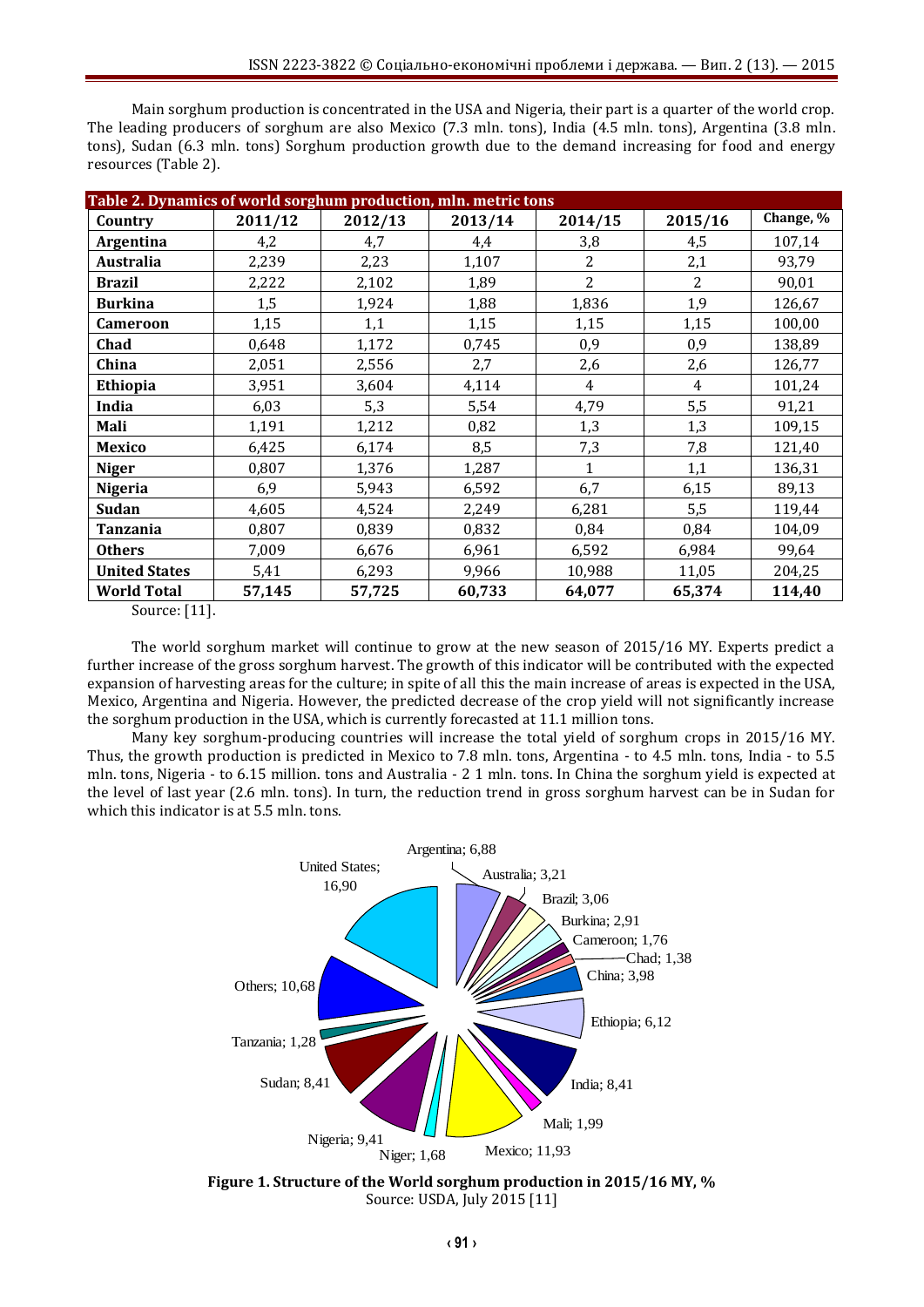In the United States, Mexico, Chile, Brazil, sorghum is a major crop for bioethanol production, providing alcohol yield to 25-30% more than in corn and wheat. Therefore, one of the main factors influencing on the sorghum price is the cost of oil. In addition, the world sorghum prices are directly dependent on the amount of grain supply on the market.



**Figure 2. World sorghum production, mln metric tons** Source: [11].

The world sorghum production is increasing (fig. 2). Ukraine as an agrarian country is one of the largest producers of crops and sorghum for Ukraine has the significant potential. The volumes of the world sorghum trade in 2014/15 marketing year sharply increase to 11.1 mln. tons, whereas a year earlier the indicator was 6.5 million tons. And two years earlier it was 7 mln. tons [12].

Increased consumption of sorghum enlivens the world trade. It is expected that the world sorghum trade volumes in 2015/16 MY will continue to grow and provided the competitive price and the subsequent increase of demand (tab. 3). It should be noted that in the new season may be slightly lower US sorghum exports - 8.5 mln. tons. In turn, Argentina and Australia may increase the volume of grain shipments to 1.8 mln. tons and 0.8 mln. tons respectively.

Exports in 2012-2013 marketing year stood at 7.1 million tons, that is 30% more than in the previous season, in 2015-2016, the export is expected at 11.6 million tons, twice more than in 2011- 2012 (Table 3). The USA accounts for 76% of global sorghum sales, Argentina - 12,67%, Australia - 6,76%, Ukraine - 1.27%. The share of other countries is up to 1.58% of total exports. Overall the exports of sorghum relative the consumption is only 11%, due to the use of this grain mainly in the domestic markets of producing countries (Fig. 3).

| Table 3. Dynamics of world sorghum trade, mln. metric tons |         |         |         |         |         |           |  |
|------------------------------------------------------------|---------|---------|---------|---------|---------|-----------|--|
| <b>Exports</b>                                             | 2011/12 | 2012/13 | 2013/14 | 2014/15 | 2015/16 | Change, % |  |
| Argentina                                                  | 2,163   | 3,059   | 0,953   | 1,5     | 1,7     | 78,59     |  |
| Australia                                                  | 1,185   | 1,425   | 0,405   | 0,8     | 0,9     | 75,95     |  |
| China                                                      | 0,036   | 0,027   | 0,011   | 0,025   | 0,025   | 69,44     |  |
| India                                                      | 0,132   | 0,231   | 0,089   | 0,05    | 0,1     | 75,76     |  |
| <b>Nigeria</b>                                             | 0,075   | 0,05    | 0,05    | 0,1     | 0,05    | 66,67     |  |
| <b>South Africa</b>                                        | 0,017   | 0,013   | 0,023   | 0,025   | 0,05    | 294,12    |  |
| <b>Ukraine</b>                                             | 0,113   | 0,124   | 0,229   | 0,15    | 0,15    | 132,74    |  |
| <b>Others</b>                                              | 0.179   | 0,228   | 0,268   | 0,187   | 0,13    | 72,63     |  |
| <b>United States</b>                                       | 1,549   | 2,136   | 5,843   | 9       | 8,5     | 548,74    |  |
| <b>World Total</b>                                         | 5,449   | 7,293   | 7,871   | 11,837  | 11,605  | 212,97    |  |

Source: [11].

The sorghum production increase contributed to realization of export potential of Ukraine. Thus, with the world sorghum exports at 11.6 million. tons, Ukraine managed to increase its share in global exports. And exports in 2011-2015 show a rising trend as volumes and prices. It is explained an active demand for food and energy resources in the world. In the United States, Mexico, Brazil, sorghum is a major crop for bioethanol production; alcohol yield from 1 ton of sorghum is 25-30% higher than from corn and wheat.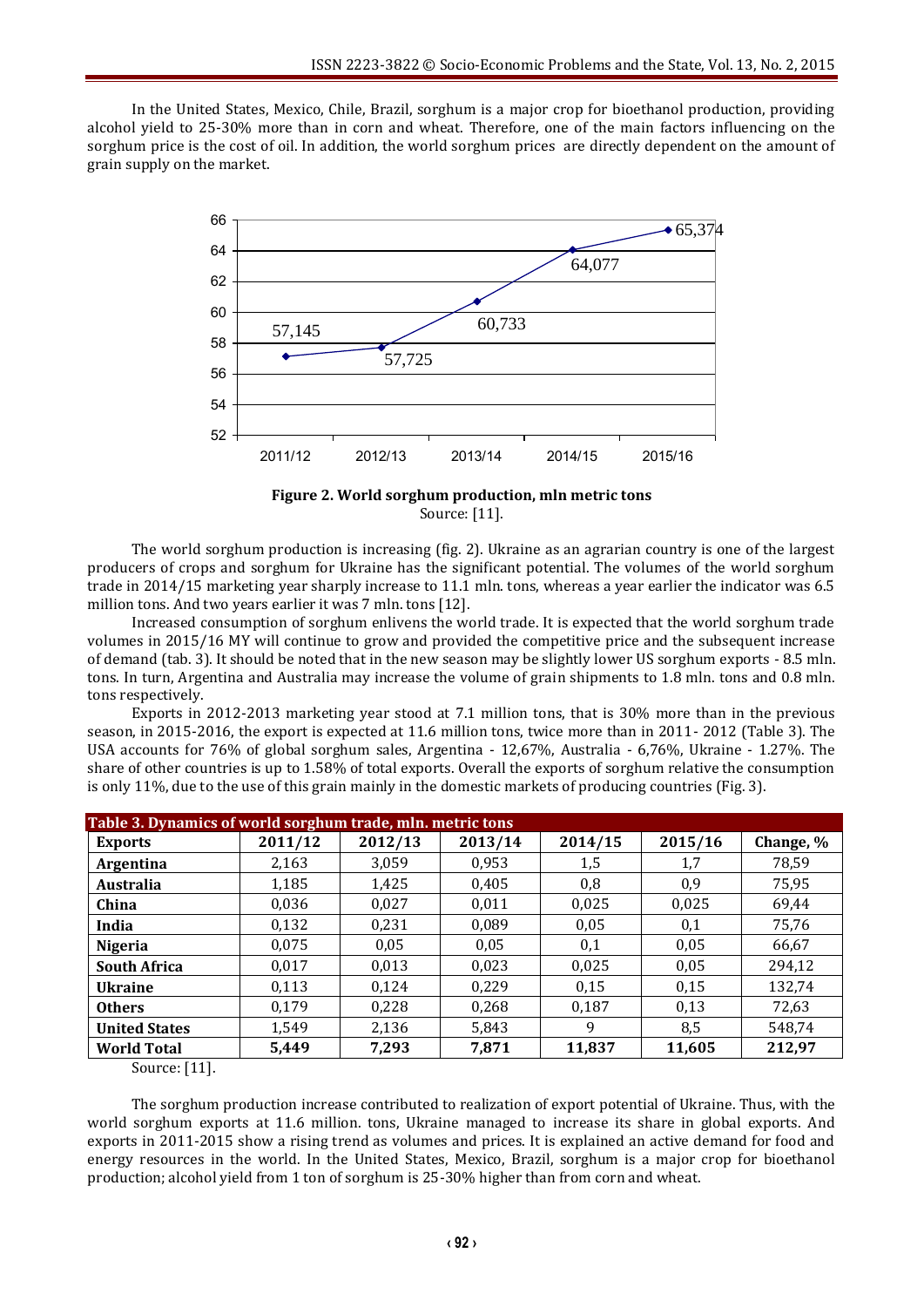

According to the official data [9] in 2014 Ukraine exported 195 000 tons of sorghum, which is 15 000 tons more than in the previous year and 5 times more than in 2010.

Ukraine ranks fourth in the world in volume of sorghum export. This culture is a key to produce bioethanol and it is used as forage crops and in food industry. The main importers of Ukrainian sorghum in 2014 were Italy (51%), Israel (21%) and Spain (12%) [1].

Sorghum is hardly called a priority crop for the domestic sorghum market of Ukraine now. Despite the wide range of possible applications of this culture, especially in the segment of feed consumption, the main priority of increasing production remained active efforts to get out of sorghum on the world market. Currently, there are six countries that consume about 60% of the sorghum. These are Mexico, Nigeria, China, India, the USA and Ethiopia. Among them, in the volumes of sorghum consumption China is the fastest growing market, while China is also the world's largest importer of Sorghum [1]. Disclosure of exports and growing potential of the niche crops such as sorghum can help to maintain the profitability of Ukrainian companies during the crisis and ensure stable foreign trade area. Moreover, the prices of niche cultures are generally higher and have no the price volatility such as traditional grain and oil cultures.

Let's consider the domestic production of sorghum. In Ukraine sorghum is grown mainly in the steppe zone. Among the factors hindering the expansion of sorghum acreage in other areas, there is insufficient amount of effective temperatures during the growing season. The value of Ukrainian agricultural exports of major crops is shown on Figure 4. Since 2015, Ukraine has significantly increased the volume of agricultural exports, particularly into the European Union.



**Figure 4. The gross proceeds value of Ukraine from the export of major crops into the EU, ths. USA dollars** Source: [9].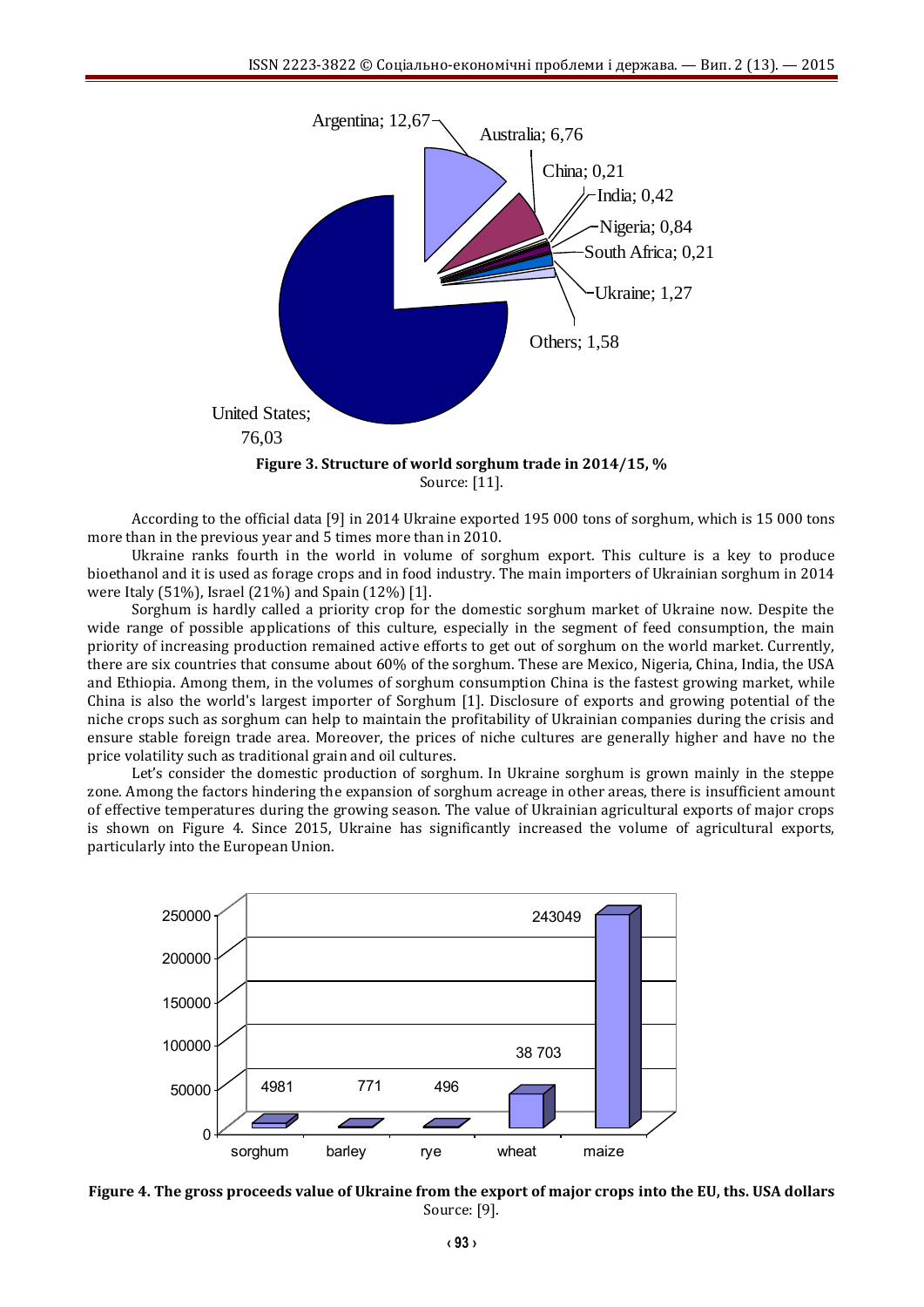The value of agricultural crops exports into the EU countries in January-February 2015 accounted 288 630 thousand dollars. The sorghum export in early 2015 was 31,527 tons. Ukraine received 4981 thousand USA dollars. Mainly due to the trade with Italy, this brought 98% of earnings. In 2015, Ukrainian barley in the EU is bought by the UK, the Netherlands and Slovakia, its total amount was 771000 dollars.

At the beginning of 2014 and 2015 Ukrainian rye was imported only by Lithuania and Latvia. The cost of purchased rye by Lithuania was amounted 414000 dollars, which is significantly more than 79000 dollars in the beginning of last year. At the trade with Latvia on the contrary there is a significant decline of 82 000 dollars in 2015 against 487000 dollars in 2014.

Oats is one of the few crops that in January-February 2015 was exported more than in the same period of 2014.

Italy was the main buyer of Ukrainian wheat at the first two months of 2015. In January-February 2015 the real volume of wheat exports to the EU countries was amounted 195,813 tonnes (38,703 thousand dollars.). The main direction of wheat exports for this period was Italy, which was sent 131,727 tons, that is 67% of the total. Also large shipments were made to Spain - 29 674 tons (5411 thousand dollars), to UK - 16 244 tons (3879 thousand dollars), to Greece - 11 604 tons (2139 thousand dollars) and to the Netherlands 4955 tons (1242 thousand dollars).

Spain and the Netherlands the most bought Ukrainian maize in the early months of 2015. In January-February 2015 the maize exports to the EU brought into Ukraine 243049 thousand dollars, which is 85% of income from exports of all crops into the region. The main countries-partners are Spain 480715 tons (77048 thousand dollars), the Netherlands 450 686 tons (73 903 thousand dollars), Italy 219418 tons (35783 thousand dollars), Portugal 137 850 tons (21179 thousand dollars), Germany 81,170 tons (12,886 thousand dollars), Ireland 81,724 tons (12,767 thousand dollars) [9].

The increase of sorghum production in Ukraine is becoming an acute problem which can be solved through the wider usage of sorghum potential. Search of the alternative energy sources is steadily increasing in the world. Modern biogas plants have become one of the best inventions of this kind. Biogas is a mixture of methane, carbon dioxide and small amounts of impurities. Methane content in biogas determines its energy value and it differs depending on the type of substrate – the material from which biogas is obtained. Therefore, to assess the potential is not used the amount of biogas, and the amount of methane of the biogas origin – biomethane is used. The animal waste (manure, dung), crop waste (straw), agricultural products processing waste (tops and marc of sugar beet, milk plant's waste, sparging) are commonly used as substrate. A promising substrate source is also energy crops (corn silage, sorghum, topinambour), which are grown specifically for biogas production [9].

# **6. Conclusions and recommendations for further researches**

As climate changes require a revision of crop rotation in favour the drought-resistant crops, the sorghum is a promising crop for cultivation of grain, green fodder and especially for the production of alternative fuels biofuels. The grain sorghum and silage sorghum are mainly grown in Ukraine, which is a valuable fodder crop for arid areas. The main task of breeding is creation of the early ripening varieties and hybrids with high productivity, resistant to diseases and pests.

The sorghum crop production problem is successfully solved in case it will not be separated from the general economic context and it will be treated systematically. And it is necessary to scientifically justify the volume of grain sorghum production and technological costs based on systematization and restoration of gene pool of the sorghum cultures.

## **Author details (in Ukrainian) Розвиток ринку сорго в Україні під впливом світових тенденцій** Демчук Н.І. Дніпропетровський державний аграрно-економічний університет, вул. ім. Ворошилова, 25, Дніпропетровськ, Дніпропетровська область, 49000 д.е.н., професор кафедри «Фінанси» Окселенко О.М. Дніпропетровський державний аграрно-економічний університет, к.с.-г.н., доцент кафедри «Рослинництво»

**Анотація**. Висвітлено результати досліджень з вивчення розвитку ринку сорго, проаналізовано законодавчі ініціативи підтримки вирощування сорго в деяких країнах світу. Встановлено, що сорго є досить поширеною сільськогосподарською культурою в останні роки в Україні та світі. Наведено результати досліджень щодо обсягів виробництва сорго в світі в порівнянні з виробництвом інших культур. Встановлено, що світове виробництво сорго невпинно зростає. Україна як аграрна країна є одним з найбільших виробників сільськогосподарських культур, і сорго для України має значний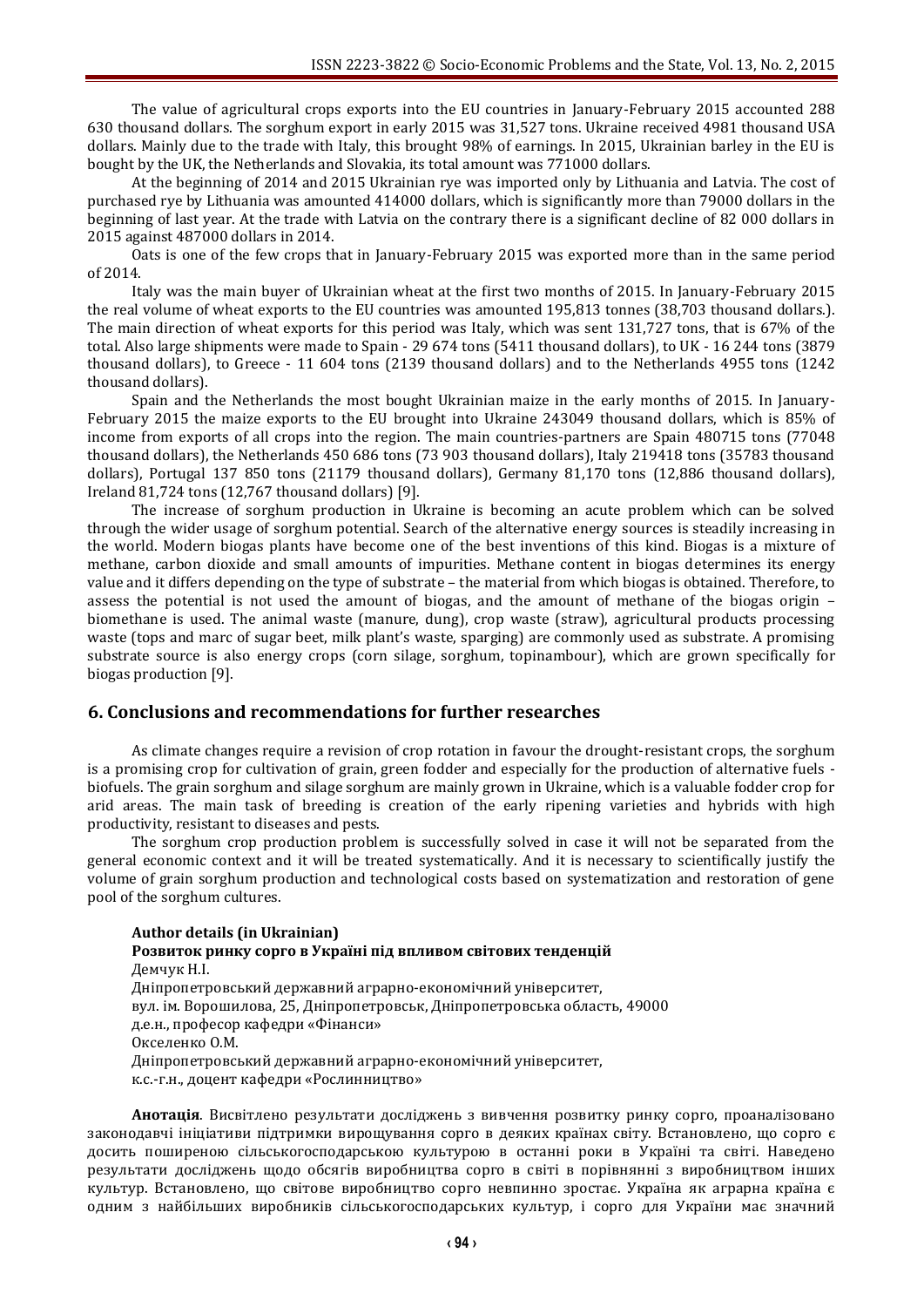потенціал. Розглянуто тенденції у виробництві і експорті сорго, чинники стабілізації вітчизняного зернового ринку. Оцінюються перспективи розвитку виробництва сорго на основі матеріалів міжнародної статистики і передбачень. Доведено, що збільшення виробництва сорго в Україні на сьогодні стає гострою проблемою, яка може бути вирішена за рахунок ширшого використання можливостей сорго.

**Ключові слова**: сорго, виробництво, експорт, ринок, обсяг продажу, ефективність.

#### **Author details (in Russian)**

**Развитие рынка сорго в Украине под влиянием мировых тенденций** Демчук Н.И. Днепропетровский государственный аграрно-экономический университет, д.э.н., профессор кафедры «Финансы» Окселенко О.Н. Днепропетровский государственный аграрно-экономический университет, к.с.-х.н., доцент кафедры «Растениеводство»

**Аннотация**. Представлены результаты исследований по изучению развития рынка сорго, проанализированы законодательные инициативы поддержки выращивания сорго в некоторых странах мира. Установлено, что сорго является довольно распространенной сельскохозяйственной культурой в последние годы в Украине и мире. Приведены результаты исследований по объемам производства сорго в мире по сравнению с производством других культур. Установлено, что мировое производство сорго неуклонно растет. Украина как аграрная страна является одним из крупнейших производителей сельскохозяйственных культур, и сорго для Украины имеет значительный потенциал. Рассмотрены тенденции в производстве и экспорте сорго, факторы стабилизации отечественного зернового рынка. Оцениваются перспективы развития производства сорго на основе материалов международной статистики и предсказаний. Доказано, что увеличение производства сорго в Украине на сегодня становится острой проблемой, которая может быть решена за счет более широкого использования возможностей сорго.

**Ключевые слова**: сорго, производство, экспорт, рынок, объем продаж, эффективность.

## **Appendix A. Supplementary material**

Supplementary data associated with this article can be found, in the online version, at <http://sepd.tntu.edu.ua/images/stories/pdf/2015/15dniogt.pdf>

#### **Funding**

The authors received no direct funding for this research.

#### **Citation information**

Demchuk, N. and Okselenko, O. (2015). Sorghum market development in Ukraine under the impact of global trends. *Socio-Economic Problems and the State* [online]. 13 (2), p. 88-96. [Accessed November 30, 2015]. Available from: <http://sepd.tntu.edu.ua/images/stories/pdf/2015/15dniogt.pdf>

## **References**

- 1. *The AgriSurvey Agency*, available at: [http://www.agrisurvey.com.ua.](http://www.agrisurvey.com.ua/)
- 2. Archipenko F.M., Slyusar S.M. Sorghum the growing prospects [Sorgo-perspektyvy vyroshhuvannja]. *Agronom*, 2006, No. 4, pp. 82-83.
- 3. Dremlyuk G.K. The multifaceted culture: [sorghum] [Bagatogranna kul'tura: [sorgo]. *Seed growing*, 2011, No. 4, pp. 14-21.
- 4. *Information-analytical agency "APK-Inform"*, available at[: http://www.apk-inform.com.](http://www.apk-inform.com/)
- 5. Maslak O. Prospective sorghum [Perspektyvne sorgo]. *Agribusiness today*, 2011, June (No. 11), pp. 12-15.
- 6. Maslak O. Sorghum market in Ukraine and abroad [Rynok sorgo v Ukrai'ni ta sviti]. *Agribusiness today,* June 2012 (No. 11), pp. 14-17.
- 7. *The official website of the State Statistics Committee of Ukraine*, available at: [http://www.ukrstat.gov.ua/.](http://www.ukrstat.gov.ua/)
- 8. Pshenychnyj O. Unadvertised culture: [sorghum]. [Nedoreklamovana kul'tura : [sorgo]]. *Agro Perspektyva,* 2012, No. 3, pp. 54-57.
- 9. *Agricultural Portal*, available at[: http://fermer.org.ua.](http://fermer.org.ua/)
- 10. *Holding "Agro-Soyuz»*, available at: [http://www.agrosoyuz.com.](http://www.agrosoyuz.com/)
- 11. *United States Department of Agriculture (USDA)*, available at: [http://www.usda.gov.](http://www.usda.gov/)